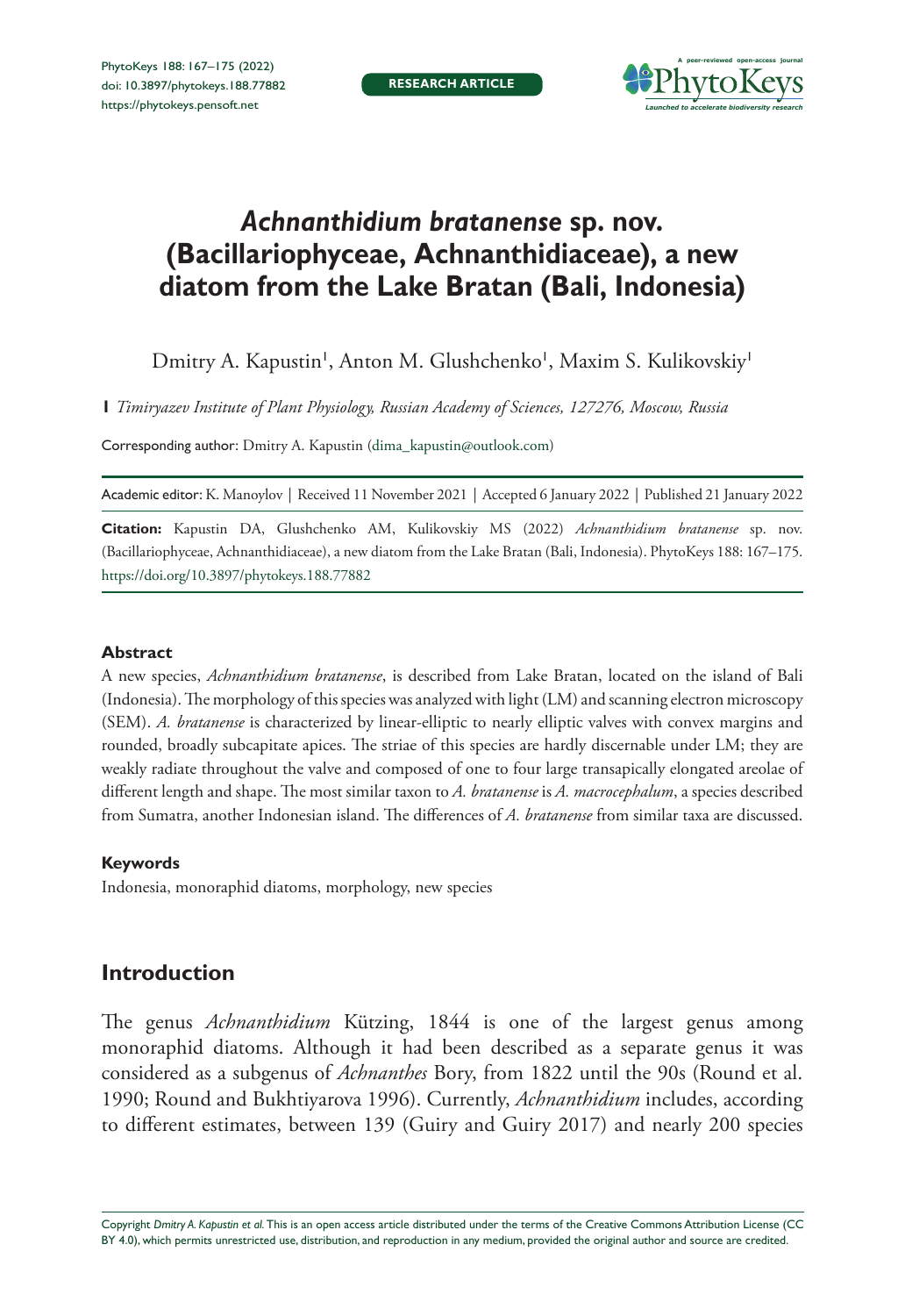(Kociolek et al. 2021a). Revision of the genus continues up to now. Recently, two genera, namely *Gogorevia* (Kulikovskiy et al. 2020b) and *Gomphothidium* (Kociolek et al. 2021b) have been segregated from *Achnanthidium*.

The *Achnanthidium* taxa are common in different climatic zones all over the world (*e.g.*, Ponader and Potapova 2007; Wojtal et al. 2011; Novais et al. 2015; Karthick et al. 2017; Marquardt et al. 2017; Krahn et al. 2018; Yu et al. 2019). However, their identification is challenging because of the small size of these diatoms, often requiring examination using electron microscopy, and significant variability of diagnostic features (Ponader and Potapova 2007; Hlúbiková et al. 2011).

The number of publications dealing with freshwater diatoms from Indonesia is still rather low. The most comprehensive treatment was made by Hustedt (1937, 1942). Some of his new taxa have been re-examined (e.g., Hamsher et al. 2014; Kapustin et al. 2017, 2020; Kapustin and Kulikovskiy 2018; Wetzel et al. 2019; Kulikovskiy et al. 2020a). Also, a lot of new diatom species were described from Indonesian freshwaters over the last two decades (Bramburger et al. 2006; Kociolek et al. 2018; Kapustin et al. 2019, 2021; Kulikovskiy et al. 2019; Rybak et al. 2019), including two new *Achnanthidium* species (Tseplik et al. 2021a,b). The aim of this paper is to describe a new monoraphid species, *Achnanthidium bratanense* sp. nov., from Lake Bratan located on the island of Bali, Indonesia.

#### **Materials and methods**

A benthic sample containing *Achnanthidium* was collected from a volcanic Lake Bratan on 14 November 2010 (08°16.579'S, 115°09.985'E). For general characteristics of this lake see Green et al. (1978). Environmental variables were measured with a Hanna multiparameter probe meter (HANNA HI98128).

The sample was boiled in concentrated hydrogen peroxide (~37%) to dissolve the organic matter. It was then washed with deionized water four times at 12 h intervals. After decanting and filling with deionized water up to 100 ml, the suspension was spread on to coverslips and left to dry at room temperature. Permanent diatom slides were mounted in Naphrax. Light microscopic (LM) observations were performed with a Zeiss Scope A1 microscope equipped with an oil immersion objective (100×/n.a.1.4, differential interference contrast [DIC]) and Zeiss Axio-Cam ERc 5s camera. Valve ultrastructure was examined with a JSM-6510LV scanning electron microscope (Papanin Institute for Biology of Inland Waters RAS, Borok, Russia), operated at 10 kV and 11 mm distance. For scanning electron microscopy (SEM), parts of the suspensions were fixed on aluminum stubs after air-drying. The stubs were sputter coated with 50 nm of gold.

The original sample preserved with Lugol's solution, as well as cleaned material preserved with 96% ethanol, are housed at the Laboratory of Molecular Systematics of Aquatic Plants, K.A. Timiryazev Institute of Plant Physiology, Russian Academy of Sciences (Moscow, Russia).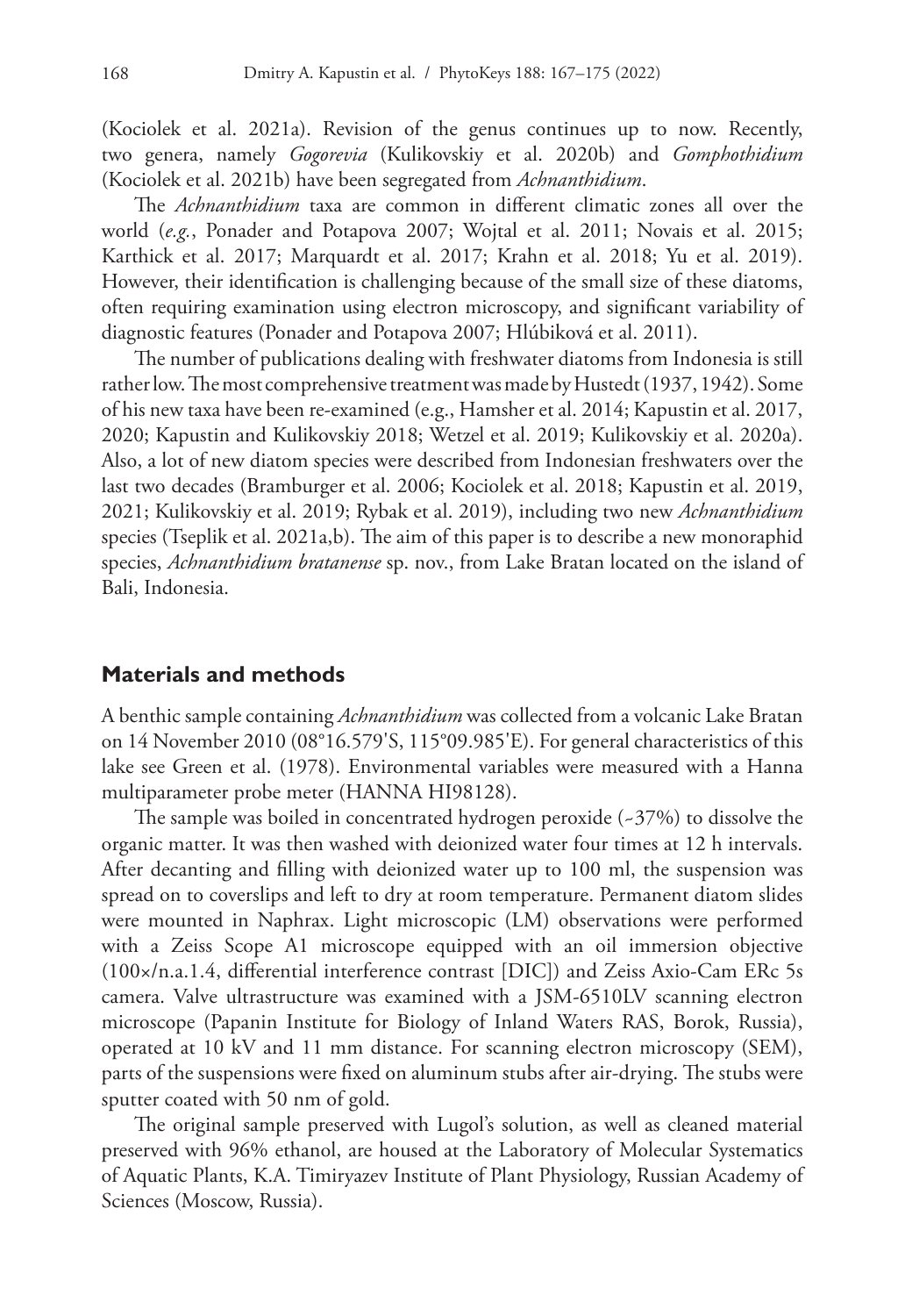## **Results**

#### *Achnanthidium bratanense* **Kapustin, Glushchenko & Kulikovskiy, sp. nov.** Figures 1, 2

Description. *LM* (Fig. 1A-T). Valves linear-elliptic to nearly elliptic with convex margins and rounded, broadly subcapitate apices. Frustules rectangular in girdle view and not bent (Fig. 1T). Length 5.0–8.7 µm, breadth 2.7–3.2 µm (n=32). In raphe valves axial area narrow, linear, slightly widening at center. Central area very small in raphe valves, outlined by shortened striae; central area in rapheless valves rhomboid (Fig. 1J). Raphe straight, filiform. In rapheless valves axial area expanded widening towards rhombic central area (Fig. 1E). Striae hardly discernable in LM, weakly radiate (Fig. 1A, H, K, M). Areolae indistinct in LM.

**SEM** (Fig. 2). Externally, raphe straight, filiform with drop-shaped proximal and distal raphe endings (Fig. 2A, B). Internally, proximal raphe endings deflected in opposite directions, distal raphe endings terminating in helictoglossae (Fig. 2E, F). Striae weakly radiate throughout the valve,  $41-44$  in 10  $\mu$ m, and composed of one to four large transapically elongated areolae of different length and shape (from slit-like to irregularly rectangular). Areolae absent along valve margins; mantle with a single row of slit-like to almost rectangular areolae. Internally, areolae occluded by a hymen (Fig. 2E, F).



**Figure 1. A–T** *Achnanthidium bratanense* sp. nov. (LM). **A–S** size diminution series showing variation in valve outline **A** holotype specimen **A-D, F-I, K, M, N, R** raphe valves **E, J, L, O-Q, S** rapheless valves **T** frustule in girdle view. Scale bar: 10 µm.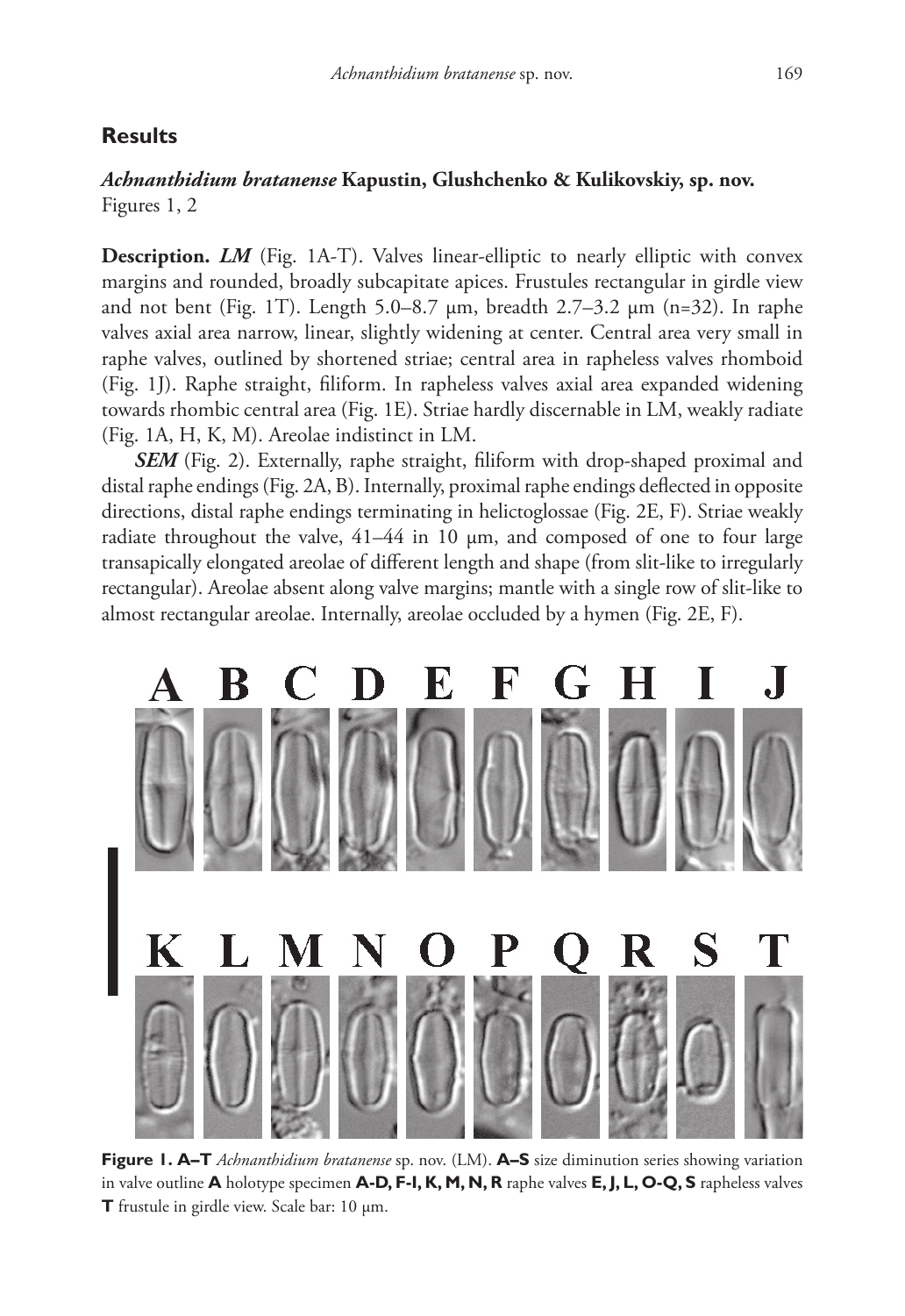

**Figure 2. A–G** *Achnanthidium bratanense* sp. nov. (SEM). **A, B** raphe valve, external view **C, D** rapheless valve, external view **E, F** raphe valve, internal view **G** rapheless valve, internal view. Scale bar: 1 µm.

*Holotype* (here designated): permanent slide No. MHA 01125, deposited at the Main Botanical Garden, Russian Academy of Sciences (MHA). Fig. 1A illustrates the holotype.

**Isotype** (here designated): permanent slide No. 01125a, deposited in collection of Maxim Kulikovskiy, Timiryazev Institute of Plant Physiology, Russian Academy of Sciences.

**Type locality.** Indonesia, Island of Bali, Lake Bratan, 08°16.579'S, 115°09.985'E, *leg*. I.I. Ivanov on 14 November 2010.

**Etymology.** The specific epithet refers to the type locality, Lake Bratan.

**Ecology.** *Achnanthidium bratanense* together with *Gogorevia rinatii* were the most abundant species in the sample. Rarely single frustules of *Planothidium* sp.,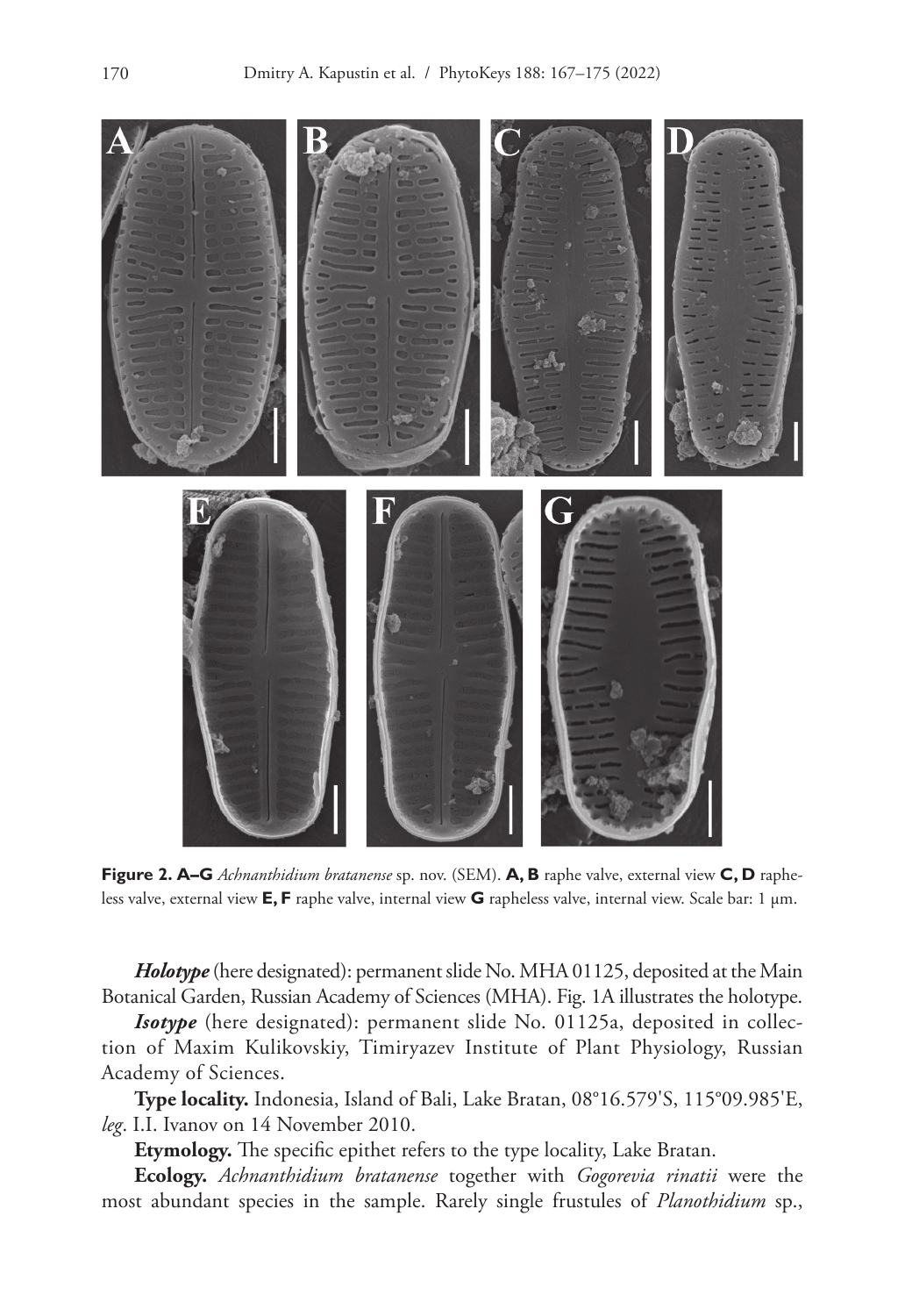*Stauroneis* sp., *Cymbella* sp. and other diatoms were encountered. During sampling the temperature was recorded as 25.7 °C, pH as 7.82, and conductivity as 22  $\mu$ S⋅cm<sup>-1</sup>.

**Distribution.** So far, this species is known from its type locality only.

## **Discussion**

Our new species is closely related to *Achnanthidium macrocephalum* (Hustedt) Round & Bukhtiyarova, 1996. This taxon was described by Hustedt (1937) as *Achnanthes minutissima* var. *macrocephala* from Sumatra. Recently, Wetzel et al. (2019) have reexamined Hustedt's type material using both LM and SEM. Although the length and breadth of both species overlapped, *A. macrocephalum* is generally larger than *A. bratanense* (Table 1). However, the larger valves of *A. macrocephalum* have distinctly capitate apices. Despite the high abundance of *A. bratanense* we could not found such valves with capitate apices. Additionally, both taxa differ in striae density: *A. macrocephalum* has ca. 38 striae in 10 µm (Wetzel et al. 2019), whereas *A. bratanense* has 41–44 striae in 10 µm (see Table 1). In contrast to *A. macrocephalum*, the striae of *A. bratanense* is composed of 1–4 transapically elongated areolae. In *A. macrocephalum* the striae composed of 1 (smaller valves) or two (rarely 3) areolae (Wetzel et al. 2019). Also *A. bratanense* has weakly radiate striae throughout the valve whereas in *A. macrocephalum* the striae become parallel towards the valve ends.

It should be noted that Hustedt (1942) reported *Achnanthes minutissima* var. *macrocephala* from Lake Bratan on Bali and suggested that it might be widely distributed in the Indo-Malayan region. Unfortunately, he gave neither description nor images to support the written statement. It is very likely he actually observed *A. bratanense* instead of *A. macrocephalum.* Wetzel et al. (2019) supposed that Hustedt (1937) included in his description of *A. macrocephalum* two morphotypes.

Also *A. bratanense* is similar to several other taxa including *A. rosenstockii* (Lange-Bertalot) Lange-Bertalot var. *rosenstockii*, 2004, *A. rosenstockii* var. *inareolatum* Lange-

|                                | A. bratanense   | A. macrocephalum                       | A. rosenstockii var.<br>rosenstockii | A. rosenstockii var.<br>inareolatum                    | Kolbesia<br>sichuanensis |
|--------------------------------|-----------------|----------------------------------------|--------------------------------------|--------------------------------------------------------|--------------------------|
| Valve length, µm               | $5.0 - 8.7$     | $7 - 12$                               | $6 - 14$                             | $9.6 - 15.1$                                           | $10.8 - 14.1$            |
| Valve width, µm                | $2.7 - 3.2$     | $2.5 - 3.2$                            | $3 - 4$                              | $4.2 - 5.1$                                            | $3.2 - 3.7$              |
| Valve outline                  | linear-elliptic | linear-elliptic with<br>convex margins | linear-lanceolate                    | linear-lanceolate                                      | linear-lanceolate        |
| Valve apices                   | subcapitate     | rounded, broadly<br>capitate           | subcapitate                          | subcapitate                                            | broadly capitate         |
| Striae density                 | $41 - 44$       | 38                                     | $27 - 32$                            | 20                                                     | $22 - 26$                |
| Number of<br>areolae per stria | $1 - 4$         | $1 - 2(3)$                             | $2 - 4$                              |                                                        | 1                        |
| Reference                      | This study      | Wetzel et al. 2019                     | Krammer and Lange-<br>Bertalot 2004  | Krammer and Lange-<br>Bertalot 2004: Yu et<br>al. 2019 | Yu et al. 2019           |

**Table 1.** Comparison of morphological characteristics of *Achnanthidium bratanense* sp. nov. and closely related taxa.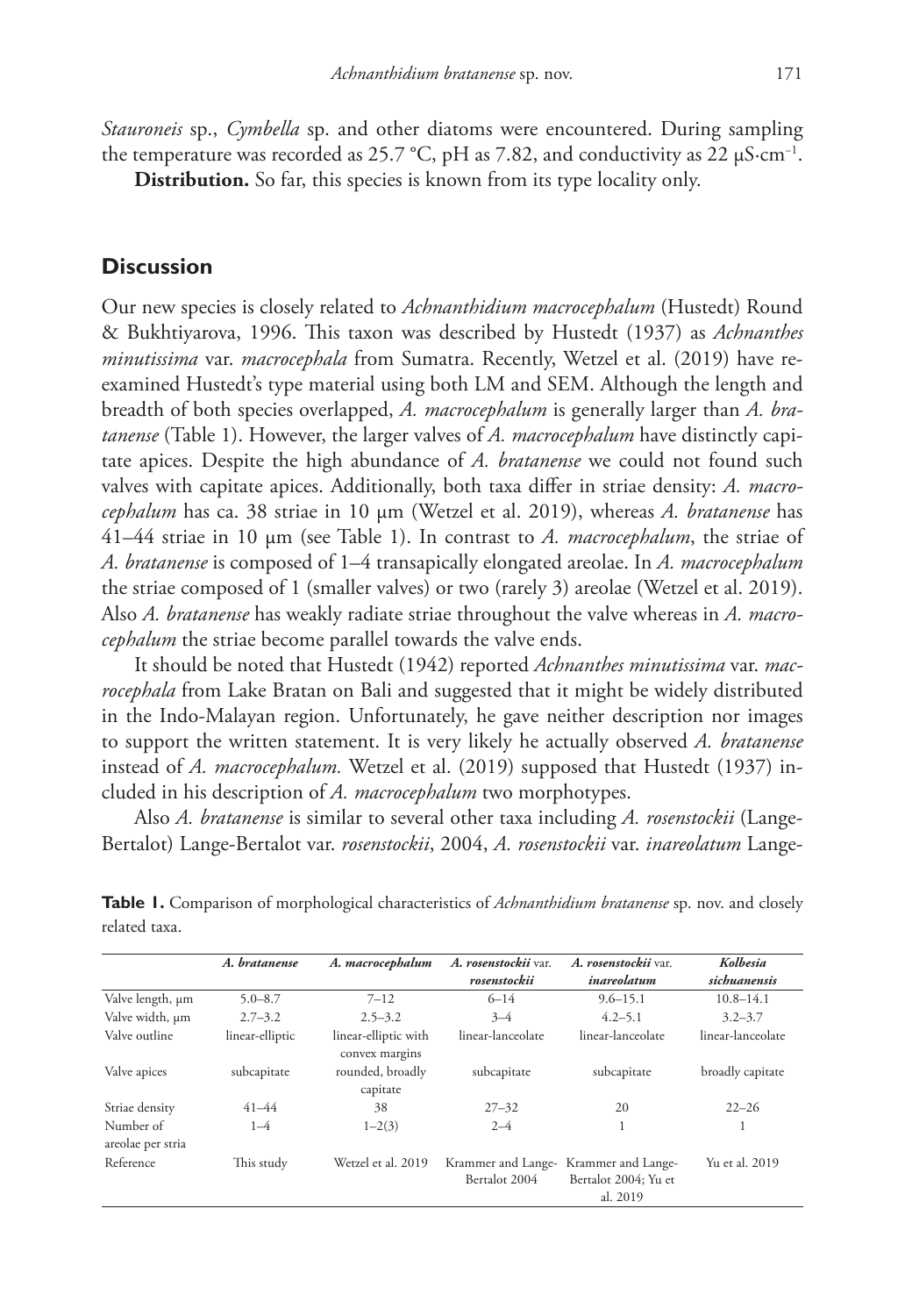Bertalot, 2004, and *Kolbesia sichuanenis* P. Yu, Q-M. You & Q-X Wang, 2019 (Table 1). *A. rosenstockii* var. *rosenstockii* is slightly wider than *A. bratanense* and the stria density is lesser (27–32 in 10 µm *vs.* 41–44 in 10 µm). *A. rosenstockii* var. *inareolatum* differs from the type variety in having striae composed of a single macroareola. Probably, this taxon will be better to place in the genus *Karayevia* Round & Bukhtiyarova emend. Bukhtiyarova, 2006. From both *A. rosenstockii* var. *inareolatum* and *Kolbesia sichuanenis*, *A. bratanense* differs in stria structure (number of areolae per stria) and stria density. Also, these taxa are significantly larger than *A. bratanense* (see Table 1).

Traditionally, three morphological groups are recognized within *Achnanthidium* (e.g. Novais et al. 2015; Karthick et al. 2017; Krahn et al. 2018; Yu et al. 2019): 1) *A. minutissimum* complex which is characterized by having straight external distal raphe ends, and striae density that increase towards the apex; 2) *A. pyrenaicum* complex which is characterized by having external distal raphe ends that deflect or hook to one side of the valve, and 3) *A. exiguum* complex have external distal raphe ends curved in opposite directions. Recently, the latter complex has been segregated into a new genus, *Gogorevia* (Kulikovskiy et al. 2020a). Although, *A. bratanense*, *A. macrocephalum* and *A. rosenstockii* can be placed in *A. minutissimum* complex based on the raphe structure, they have completely different striae structure and represent a separate morphological group. Interestingly, Pinseel et al. (2017) revealed 12 distinct lineages within *A. minutissimum* complex and one of them was described as the new species, *A. digitatum* Pinseel et al., 2017. Recently, Tseplik et al. (2021b) described from the ancient Lake Matano (island of Sulawesi, Indonesia) the new species, *A. gladius* Tseplik et al., 2021b, which was closely related to the latter taxon. Thus, further detailed study of the pore apparatus ultrastructure as well as molecular studies of *A. bratanense* and allied taxa will help to better understand the taxonomic status and phylogenetic placement of this morphological group.

#### **Acknowledgements**

Authors are grateful to the staff of the Interlaboratory Centre of Electron Microscopy of the Papanin Institute for Biology of Inland Waters, RAS, for technical assistance. Also, we are grateful to the Subject Editor, Dr. Kalina Manoylov, and two reviewers for their valuable suggestions and corrections. Publication is based on research carried out with financial support by Russian Science Foundation (project No. 19-14-00320) for LM and SEM and by framework of the state assignment (theme No. 121041200194-7) for finishing the manuscript.

## **References**

Bramburger AJ, Haffner GD, Hamilton PB, Hinz F, Hehanussa PE (2006) An examination of species within the genus *Surirella* from the Malili lakes, Sulawesi Island, Indonesia, with descriptions of 11 new taxa. Diatom Research 21(1): 1–56. [https://doi.org/10.1080/026](https://doi.org/10.1080/0269249X.2006.9705650) [9249X.2006.9705650](https://doi.org/10.1080/0269249X.2006.9705650)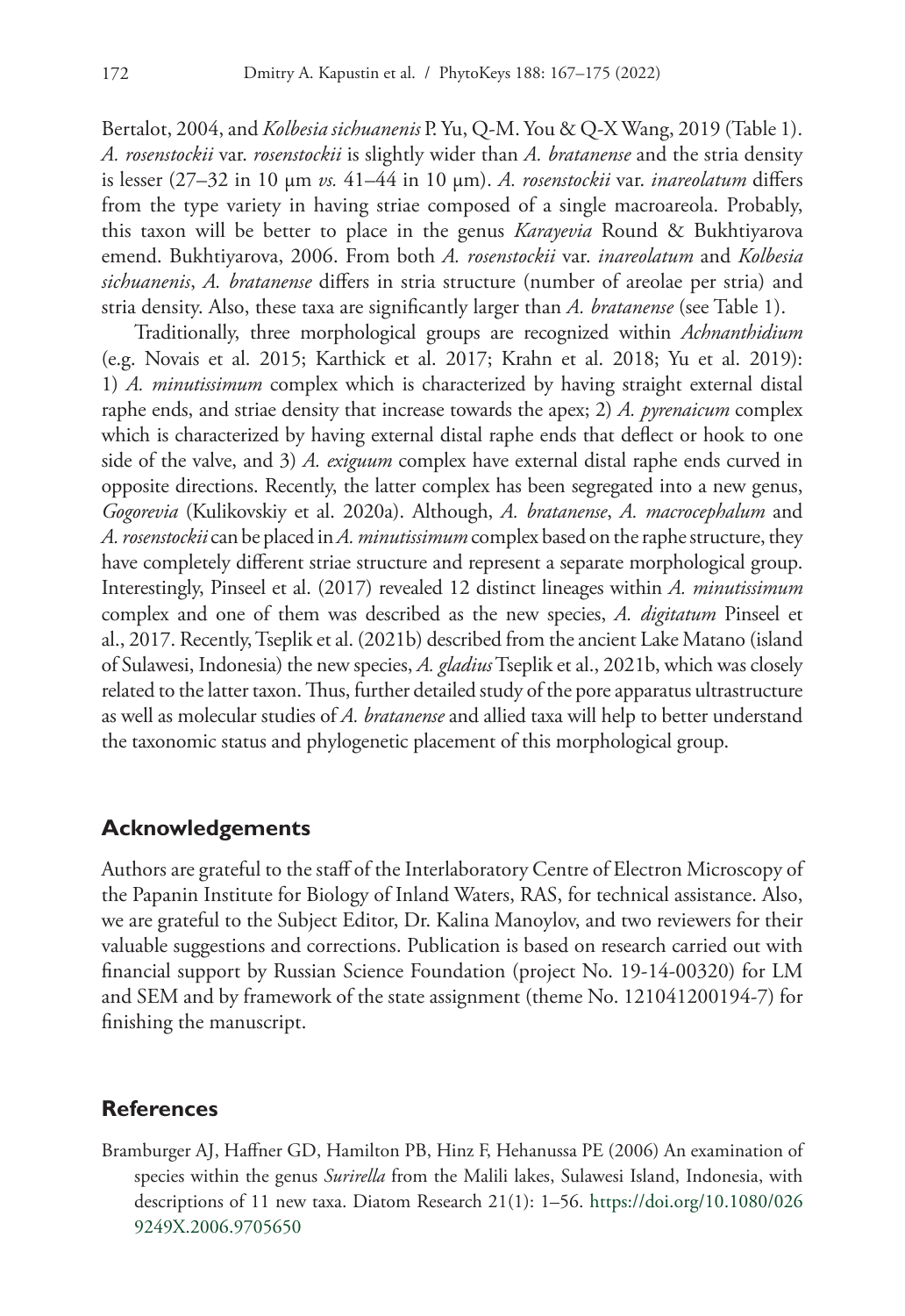- Bukhtiyarova LN (2006) Additional data on the diatom genus *Karayevia* and a proposal to reject the genus *Kolbesia.* Nova Hedwigia. Beiheft 130: 85–96.
- Green J, Corbet SA, Watts E, Lan OB (1978) Ecological studies on Indonesian lakes. The montane lakes of Bali. Journal of Zoology 186(1): 15–38. [https://doi.](https://doi.org/10.1111/j.1469-7998.1978.tb03354.x) [org/10.1111/j.1469-7998.1978.tb03354.x](https://doi.org/10.1111/j.1469-7998.1978.tb03354.x)
- Guiry MD, Guiry GM (2017) *AlgaeBase*. [https://www.algaebase.org/search/genus/](https://www.algaebase.org/search/genus/detail/?genus_id=43670) [detail/?genus\\_id=43670](https://www.algaebase.org/search/genus/detail/?genus_id=43670) [Accessed 2022–01–03]
- Hamsher SE, Graeff CL, Stepanek JG, Kociolek JP (2014) Variation in valve and girdle band morphology in freshwater *Denticula* (Bacillariophyceae) species: Implications for the systematic position of the genus including the description of *Tetralunata* gen. nov. (Epithemiaceae, Rhopalodiales). Plant Ecology and Evolution 147: 346–365. [https://doi.](https://doi.org/10.5091/plecevo.2014.990) [org/10.5091/plecevo.2014.990](https://doi.org/10.5091/plecevo.2014.990)
- Hlúbiková D, Ector L, Hoffmann L (2011) Examination of the type material of some diatom species related to *Achnanthidium minutissimum* (Kütz.) Czarn. (Bacillariophyceae). Algological Studies 136/137: 19–43.<https://doi.org/10.1127/1864-1318/2011/0136-0019>
- Hustedt F (1937) Systematische und ökologische Untersuchungen über die Diatomeen-Flora von Java, Bali und Sumatra nach dem Material der Deutschen Limnologischen Sunda-Expedition. Systematischer Teil I. Archiv für Hydrobiologie (Supplement 15): 131–177.
- Hustedt F (1942) Süßwasser-Diatomeen des indomalayischen Archipels und der Hawaii Inseln. Internationale Revue der Gesamten Hydrobiologie und Hydrographie 42(1–3): 1–252.<https://doi.org/10.1002/iroh.19420420102>
- Kapustin DA, Kulikovskiy MS (2018) Transfer of *Stenopterobia* and *Surirella* taxa (Bacillariophyceae) described from the insular Southeast Asia to the genus *Iconella.* Nova Hedwigia. Beiheft 147: 237–245. <https://doi.org/10.1127/nova-suppl/2018/019>
- Kapustin DA, Kulikovskiy MS, Kociolek JP (2017) *Celebesia* gen. nov., a new cymbelloid diatom genus from the ancient Lake Matano (Sulawesi Island, Indonesia). Nova Hedwigia. Beiheft 146: 147–155. <https://doi.org/10.1127/1438-9134/2017/147>
- Kapustin DA, Kociolek JP, Glushchenko AM, Kulikovskiy MS (2019) Four new species of *Cymbella* (Bacillariophyta) from the ancient Malili Lakes (Sulawesi Island, Indonesia). Botanicheskii Zhurnal 104(5): 766–780. <https://doi.org/10.1134/S0006813619050065>
- Kapustin DA, Kociolek JP, Glushchenko AM, Kulikovskiy MS (2020) A rediscovery of *Cymbella mirabilis* Hustedt, a rare endemic diatom, and description of *Alveocymba* gen. nov. Diatom Research 35(3): 281–287.<https://doi.org/10.1080/0269249X.2020.1772888>
- Kapustin DA, Glushchenko AM, Kociolek JP, Kulikovskiy MS (2021) *Encyonopsis indonesica* sp. nov. (Bacillariophyceae, Cymbellales), a new diatom from the ancient lake Matano (Sulawesi, Indonesia). PhytoKeys 175: 1–11. <https://doi.org/10.3897/phytokeys.175.61044>
- Karthick B, Taylor JC, Hamilton PB (2017) Two new species of *Achnanthidium* Kützing (Bacillariophyceae) from Kolli Hills, Eastern Ghats, India. Fottea 17(1): 65–77. [https://doi.](https://doi.org/10.5507/fot.2016.020) [org/10.5507/fot.2016.020](https://doi.org/10.5507/fot.2016.020)
- Kociolek JP, Kapustin DA, Kulikovskiy MS (2018) A new, large species of *Gomphonema* Ehrenberg from ancient Lake Matano, Indonesia. Diatom Research 33(2): 241–250. <https://doi.org/10.1080/0269249X.2018.1513868>
- Kociolek JP, Blanco S, Coste M, Ector L, Liu Y, Karthick B, Kulikovskiy M, Lundholm N, Ludwig T, Potapova M, Rimet F, Sabbe K, Sala S, Sar E, Taylor J, Van de Vijver B,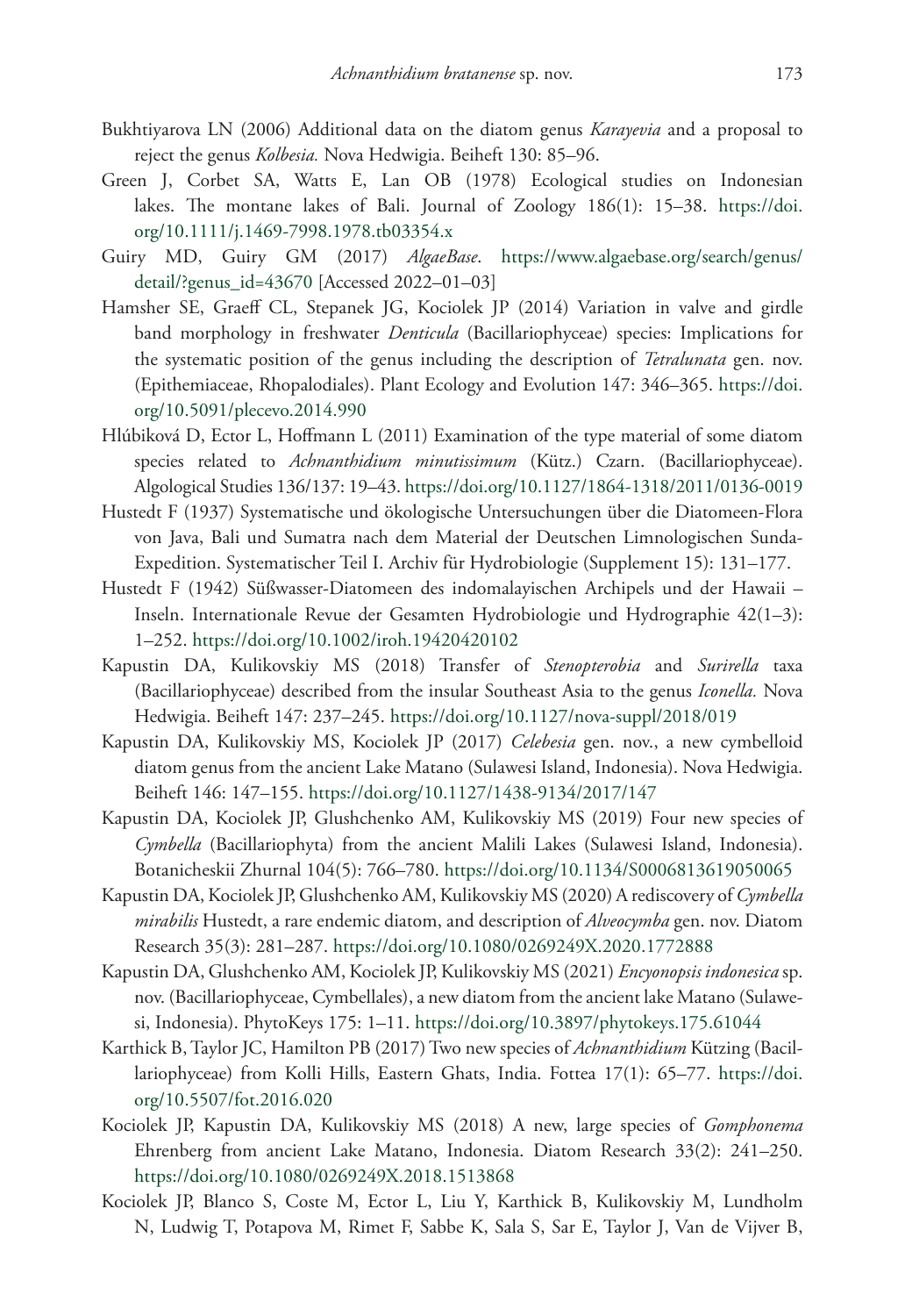Wetzel CE, Williams DM, Witkowski A, Witkowski J (2021a) DiatomBase. *Achnanthidium* F.T. Kützing, 1844. <http://www.diatombase.org/aphia.php?p=taxdetails&id=163531> [Accessed on 2021–10–09]

- Kociolek JP, You Q, Yu P, Li Y, Wang Y, Lowe R, Wang Q (2021b) Description of *Gomphothidium* gen. nov., with light and scanning electron microscopy: A new freshwater monoraphid diatom genus from Asia. Fottea 21(1): 1–7.<https://doi.org/10.5507/fot.2020.011>
- Krahn KJ, Wetzel CE, Ector L, Schwalb A (2018) *Achnanthidium neotropicum* sp. nov., a new freshwater diatom from Lake Apastepeque in El Salvador (Central America). Phytotaxa 382(1): 89–101. <https://doi.org/10.11646/phytotaxa.382.1.4>
- Krammer K, Lange-Bertalot H (2004) Bacillariophyceae 4. Teil: Achnanthaceae. Kritische Ergänzungen zu *Achnanthes* s. l., *Navicula* s. str., *Gomphonema*. Gesamtliteraturverzeichnis Teil 1–4. In: Ettl H, Gärtner G, Gerloff J, Heynig H, Mollenhauer D (Eds) Süßwasserflora von Mitteleuropa Band 2/4. Heidelberg, Elsevier GmbH, Spektrum Akademischer Verlag, 1–468.
- Kulikovskiy M, Maltsev Y, Andreeva S, Glushchenko A, Gusev E, Podunay A, Ludwig TV, Tusset E, Kociolek JP (2019) Description of a new diatom genus *Dorofeyukea* gen. nov. with remarks on phylogeny of the family Stauroneidaceae. Journal of Phycology 55(1): 173–185.<https://doi.org/10.1111/jpy.12810>
- Kulikovskiy M, Kapustin D, Glushchenko A, Sidelev S, Maltsev Y, Gusev E, Kezlya E, Shkurina N, Kuznetsova I, Kociolek P (2020a) Morphological and molecular investigation of *Gomphonema longissimum* and related taxa from Malili lakes (Indonesia) with comments on diatom evolution in ancient lakes. European Journal of Phycology 55(2): 147–161. <https://doi.org/10.1080/09670262.2019.1664771>
- Kulikovskiy M, Maltsev Y, Glushchenko A, Kuznetsova I, Kapustin D, Gusev E, Lange-Bertalot H, Genkal S, Kociolek JP (2020b) *Gogorevia*, a new monoraphid diatom genus for *Achnanthes exigua* and allied taxa (Achnanthidiaceae) described on the basis of an integrated molecular and morphological approach. Journal of Phycology 56(6): 1601–1613. [https://](https://doi.org/10.1111/jpy.13064) [doi.org/10.1111/jpy.13064](https://doi.org/10.1111/jpy.13064)
- Marquardt GC, Costa LF, Bicudo DC, Bicudo CEM, Blanco S, Wetzel CE, Ector L (2017) Type analysis of *Achnanthidium minutissimum* and *A. catenatum* and description of *A. tropicocatenatum* sp. nov. (Bacillariophyta), a common species in Brazilian reservoirs. Plant Ecology and Evolution 150(3): 313–330. <https://doi.org/10.5091/plecevo.2017.1325>
- Novais MH, Jüttner I, Van de Vijver B, Morais MM, Hoffmann L, Ector L (2015) Morphological variability within the *Achnanthidium minutissimum* species complex (Bacillariophyta): Comparison between the type material of *Achnanthes minutissima* and related taxa, and new freshwater *Achnanthidium* species from Portugal. Phytotaxa 224(2): 101–139. [https://doi.](https://doi.org/10.11646/phytotaxa.224.2.1) [org/10.11646/phytotaxa.224.2.1](https://doi.org/10.11646/phytotaxa.224.2.1)
- Pinseel E, Vanormelingen P, Hamilton PB, Vyverman W, Van de Vijver B, Kopalova K (2017) Molecular and morphological characterization of the *Achnanthidium minutissimum* complex (Bacillariophyta) in Petuniabukta (Spitsbergen, High Arctic) including the description of *A. digitatum* sp. nov. European Journal of Phycology 52(3): 264–280. [https://doi.org/10.](https://doi.org/10.1080/09670262.2017.1283540) [1080/09670262.2017.1283540](https://doi.org/10.1080/09670262.2017.1283540)